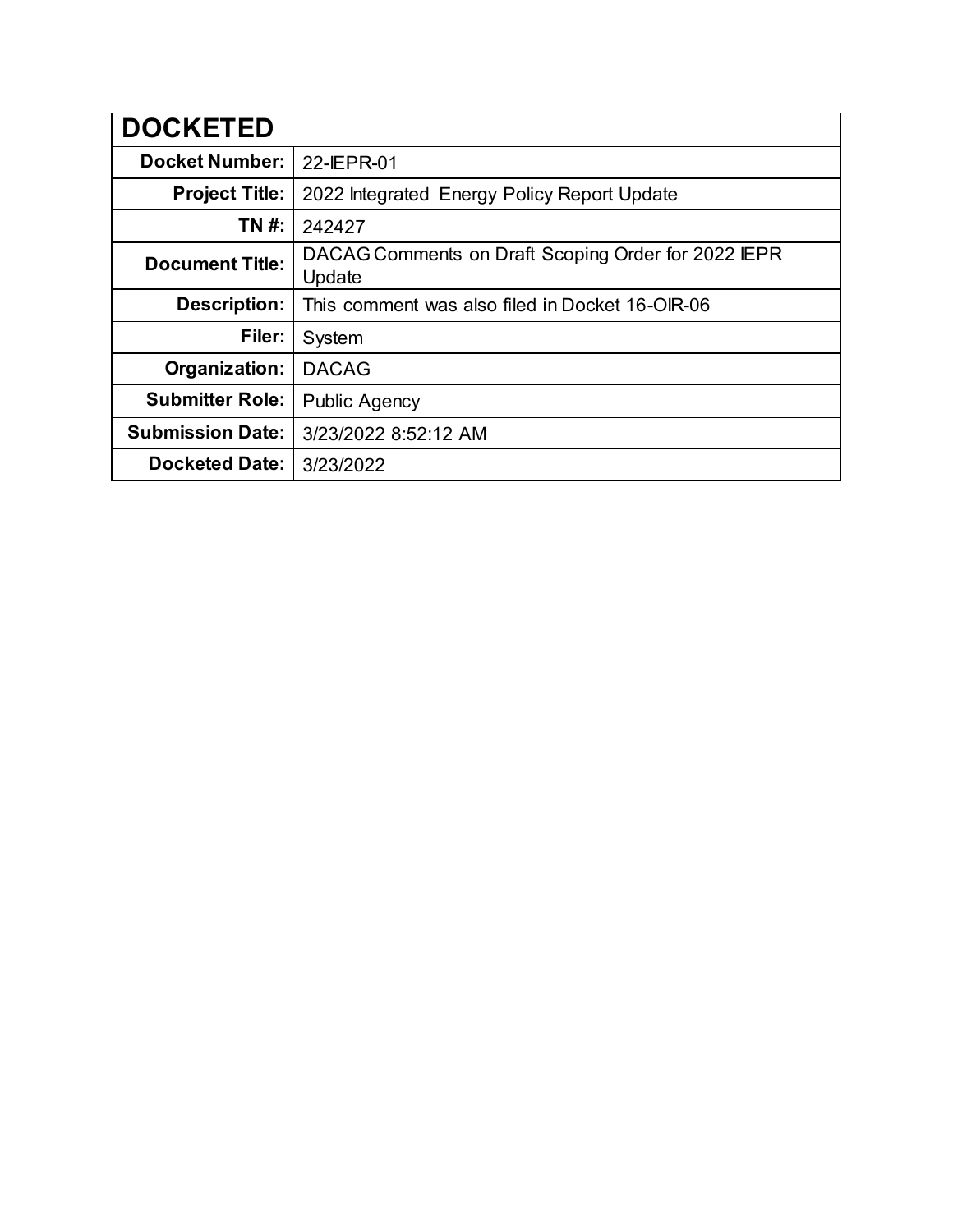**Comment Received From: DACAG** Submitted On: 3/23/2022 Docket Number: 22-IEPR-01

# **Comments on Draft Scoping Order for 2022 IEPR Update**

Additional submitted attachment is included below.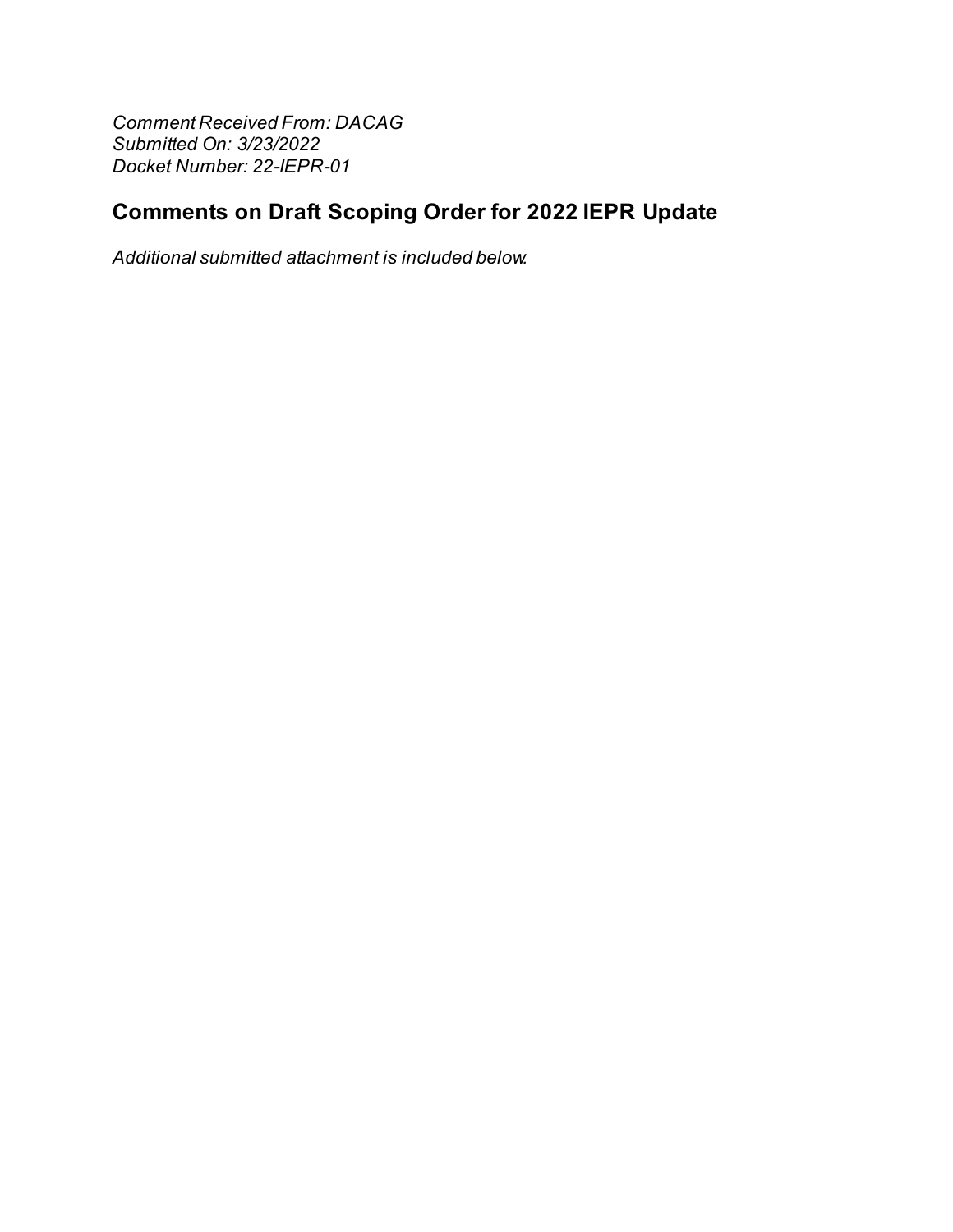March 22, 2022

Siva Gunda Vice Chairperson California Energy Commission 715 P Street Sacramento, California 95814 Via email to: docket@energy.ca.gov

### **Re: Docket Number 22–IEPR–01, 2022 Scoping Order; Comments on "Notice of Request for Public Comments on Draft Scoping Order for 2022 IEPR Update"**

Dear Vice Chair Gunda and All This May Concern,

On behalf of the SB 350 Disadvantaged Communities Advisory Group ("DACAG")<sup>1</sup> we are pleased to provide these comments pursuant to Docket Number 22-IEPR-01, the 2022 Integrated Energy Policy Report Update, and specifically the 3/1/2022 document "Notice of Request for Public Comments on Draft Scoping Order for 2022 IEPR Update."

We commend the California Energy Commission's leadership to conduct assessments and forecasts of all aspects of energy industry supply, production, transportation, delivery and distribution, demand, and prices, which are used to develop recommendations for energy policies that conserve state resources, protect the environment, provide reliable energy, enhance the state's economy, and protect public health and safety, and document these directions in the biennial Integrated Energy Policy Report ("IEPR"), and its alternate year updates.

#### **General Comments**

We agree with prior calls for the IEPR to be a "summary document," with links and references to other materials as needed. To provide comprehensive data and analysis on record that can be referenced to avoid duplicative work, we recommend the CEC incorporate its order instituting informational proceedings (OIIPs) and order instituting rulemakings (OIRs) in areas such as decarbonizing the gas system and distributed energy resources which will enable deep analyses that extend beyond an annual reporting period.

<sup>1</sup> https://www.energy.ca.gov/about/campaigns/equity-and-diversity/disadvantaged-communities-advisory-group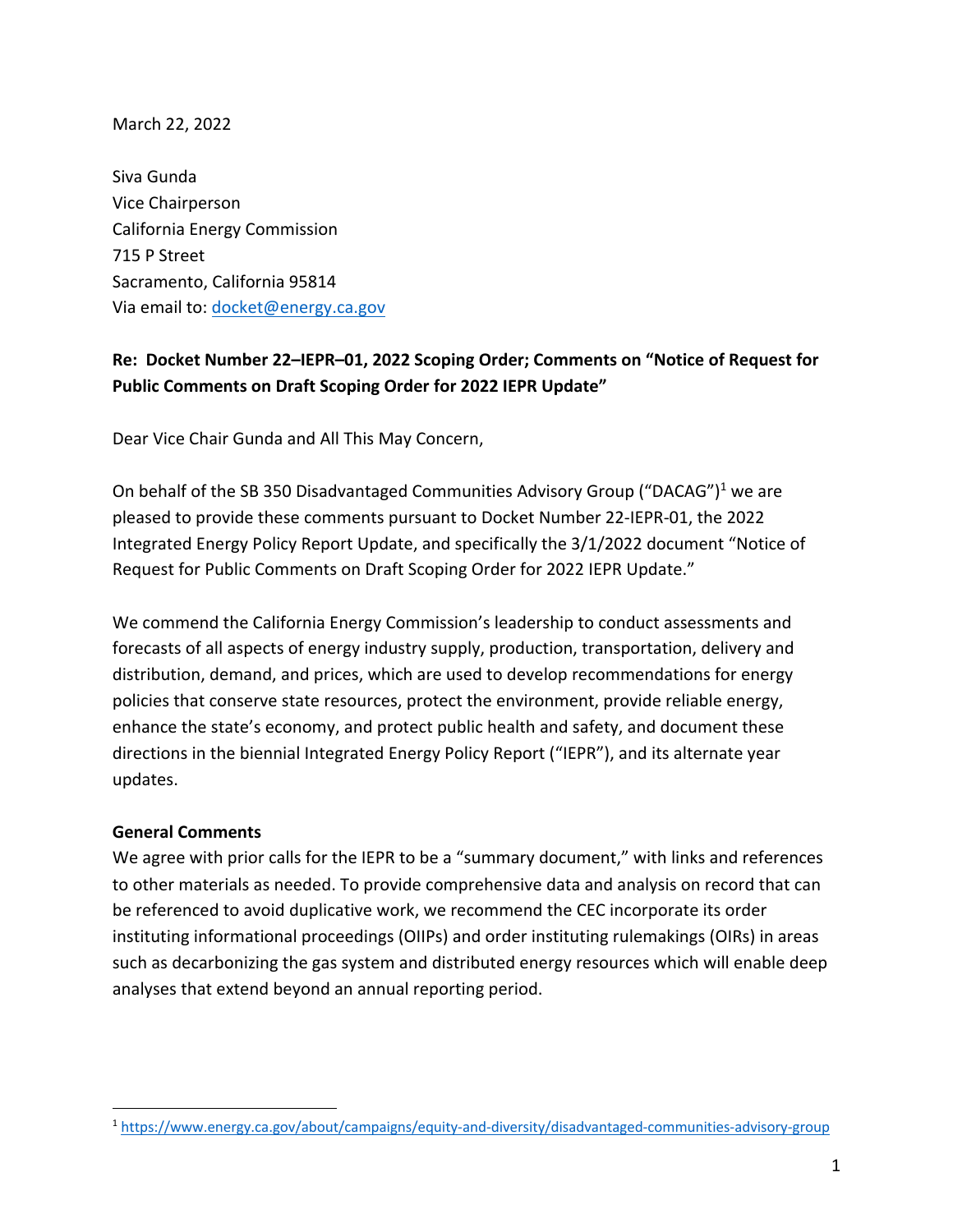To the list of California's enacted policies aimed at climate resilient development referenced in the Scoping document, we suggest adding EO B-30-15<sup>2</sup> which includes deeply insightful language to center climate change and equity in these kinds of strategic plans, as stated in the sections below, and aligns with the International Panel on Climate Change (IPCC) definition of "climate resilient development" where all transitions, including clean energy transitions, pair climate mitigations (emission reductions) with adaptations:

"6. State agencies shall take climate change into account in their planning and investment decisions, and employ full life-cycle cost accounting to evaluate and compare infrastructure investments and alternatives.

7. State agencies' planning and investment shall be guided by the following principles - Priority should be given to actions that both build climate preparedness and reduce greenhouse gas emissions;

- Where possible, flexible and adaptive approaches should be taken to prepare for uncertain climate impacts;

- Actions should protect the state's most vulnerable populations; and

- Natural infrastructure solutions should be prioritized."

# **1. Establishing a Framework to Center Equity and Environmental Justice Throughout CEC Efforts**

Centering well-defined equity metrics and outcomes is crucial to bend the arc of justice by accelerating toward "climate resilient development."<sup>3</sup> We support a mechanism to obtain robust input to better integrate equity, environmental, and climate justice goals.

- Highly recommend conducting a literature review of existing California, Tribal, and international energy and related (e.g., climate) equity metrics, indicators and outcomes, including but not limited to: https://resilientca.org/ and https://resilientca.org/topics/climate-equity/.
- Highly recommend placing a timeline on this work to ensure the process reaches conclusion and to prevent the process from delaying project deployments.
- Suggest incorporating the International Panel on Climate Change (IPCC) climate justice principles of distributive justice, procedural justice, and recognition<sup>4</sup> interwoven with state, tribal, and regional equity and justice principles.

<sup>2</sup> https://www.ca.gov/archive/gov39/2015/04/29/news18938/index.html

<sup>&</sup>lt;sup>3</sup> https://report.ipcc.ch/ar6wg2/pdf/IPCC\_AR6\_WGII\_SummaryForPolicymakers.pdf, page 6: "This report labels the process of implementing mitigation and adaptation together in support of sustainable development for all as climate resilient development."

<sup>4</sup> Ibid, page 5: "The term climate justice, while used in different ways in different contexts by different communities, generally includes three principles: distributive justice which refers to the allocation of burdens and benefits among individuals, nations and generations; procedural justice which refers to who decides and participates in decision-making; and recognition which entails basic respect and robust engagement with and fair consideration of diverse cultures and perspectives."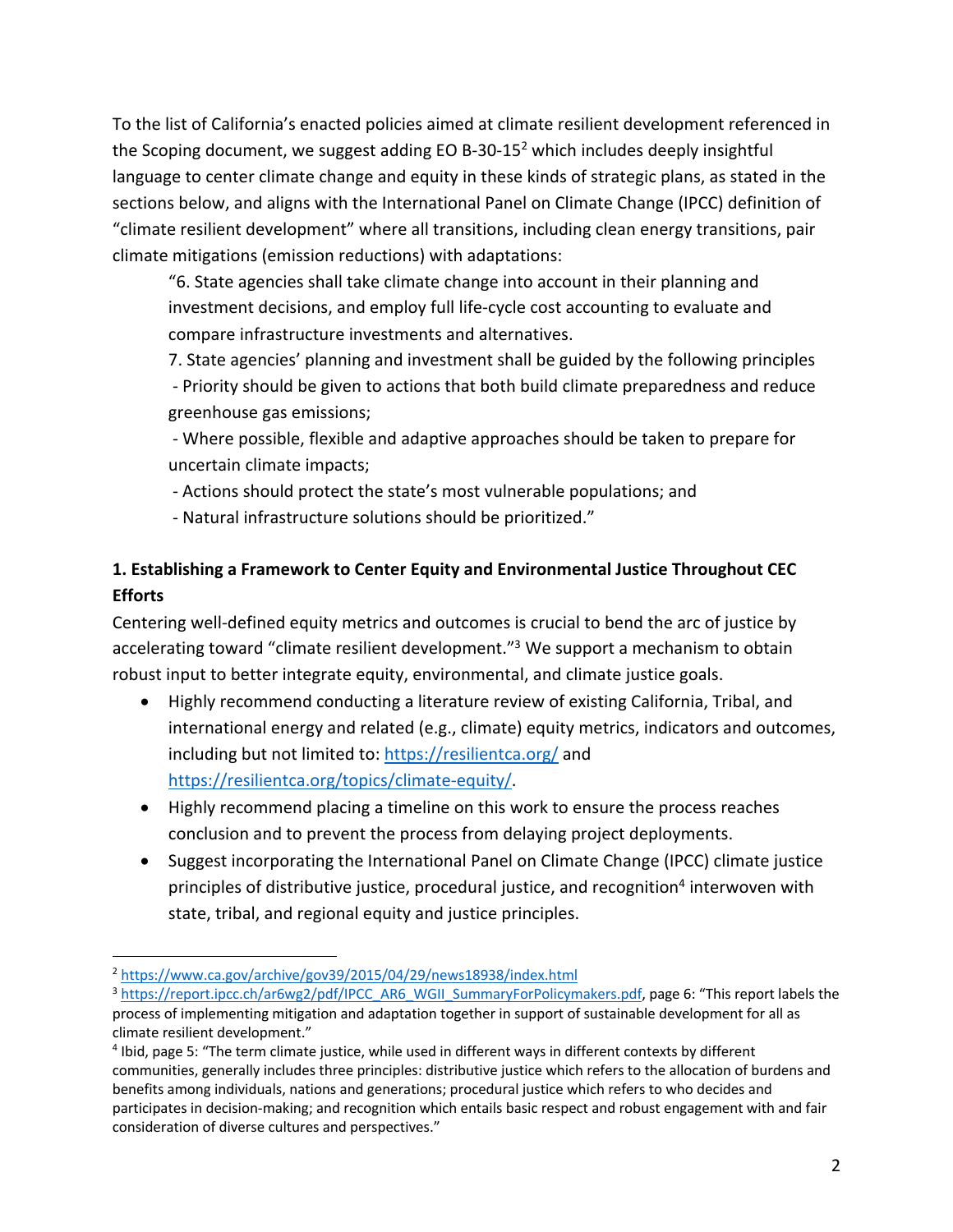- Suggest incorporating the **DACAG "Equity Framework,"** particularly the definition of Disadvantaged Communities, to include:
	- o CalEnviroScreen, as defined [latest version] by Cal EPA,
	- o Tribal Lands,
	- o Census tracts with area median household income/state median income, less than 80%, and
	- $\circ$  Households with median household income less than 80% of Area Median Income (AMI)
- Suggest **incorporating the DACAG-recommended "Energy Equity Indicators"** (please see: https://www.cpuc.ca.gov/-/media/cpucwebsite/files/uploadedfiles/cpucwebsite/content/utilitiesindustries/energy/energyprog rams/infrastructure/dc/item-5-energy-equity-indicators-dacag-recommendedchanges.pdf).
- Suggest comparing existing equity metrics with proposed metrics and describing use cases in which each may be applied, specifically identifying the gaps which the proposed metrics aim to fill.
- Suggest centering no-combustion strategies to achieve real pollution reductions that improve equitable health outcomes. Deep reductions in GHG emissions can improve air quality through the simultaneous reduction in emissions of health-damaging air pollutants such as particulate matter (PM), nitrogen oxides ( $NO<sub>x</sub>$ ), and volatile organic compounds (VOCs). California's low-carbon energy future would reduce air pollution mortality by ~55% by mid-century. These health benefits accrue at the local level, bringing immediate air quality benefits to vulnerable populations. In California's Fourth Climate Change Assessment Statewide Summary Report please see box on p. 71 dedicated to "Public Health Benefits of Deep GHG Emissions Reductions in California." This box provides more detail as to the Zapata et al. (2018) study from which the estimate of a 55% reduction in mortality from meeting 2050 goals is drawn and other studies that contextualize the importance of air quality issues in California and related implications of deep reductions in GHG emissions. "The public health savings of deep GHG emission reductions in California in isolation or in combination with global action are comparable to the potential cost of GHG reductions (Roland-Holst et al., 2018; Zapata et al., 2018). This holds even without consideration of other benefits of deep GHG reductions, such as lower overall climate risks from higher temperatures and sealevel rise." Also please see p. 84 of the statewide report on "Improved Accounting of Co-Benefits": "California has placed a priority on implementing adaptation solutions that also support reducing GHG emissions. Several studies show that climate actions can result in a range of additional benefits (e.g., Zapata et al., 2018 for public health). Developing more robust tools and techniques to quantify and account for the multiple benefits of climate actions can be helpful to address a range of future concerns,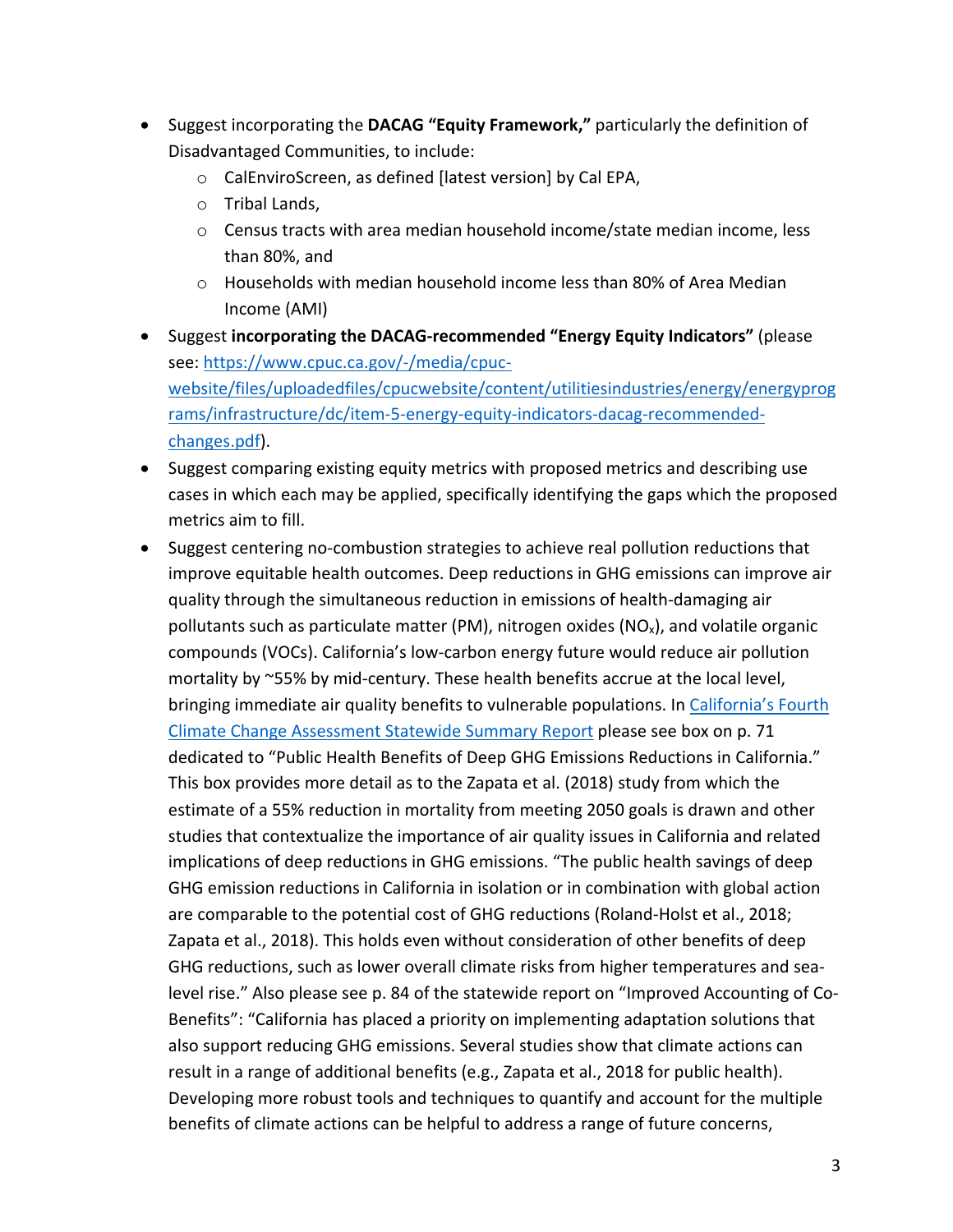including climate justice issues. A "multiple-benefit" approach can provide opportunities for funding of climate-related projects and actions from multiple sources. This can also apply to marine and coastal ecosystems, as additional research is needed to understand where carbon storage and ocean acidification amelioration potential may be greatest within the variety of physical environments along California's coast. A guide to some methods for accounting for co-benefits has been assembled by the California Air Resources Board."

- Equity in rural / remote / Tribal areas of California depends on bridging the "deployment divide," increasing access to and familiarity with equipment and strategies to electrify, decarbonize, and become more resilient. Highly recommend equity metrics include:
	- $\circ$  A survey of the distribution channels and availability of preferred electrified building systems and equipment, including residential and commercial scale electric heat pump-based HVAC systems, residential-scale battery storage systems including multiple technologies, e.g., lithium iron phosphate and other battery types, electric cooking systems, and electric hot water heating systems.
	- $\circ$  A survey of contractor, installer, warranty and repair technician ecosystems related to preferred electrified building systems and equipment.
	- o Access to enabling infrastructure, e.g. broadband.
- Suggest institutionalizing regional biennial climate science symposium events, where the regions together cover the entire state. Equity rests in part on accurate, updated data. Past regional climate science learning sessions have been effective, particularly in rural / remote / Tribal areas where capacity to access the latest information is often severely limited. Please see model here:

https://northcoastresourcepartnership.org/site/assets/uploads/2018/11/NorthCoastCli mateScienceSymposium\_Agenda\_v2.pdf

- Support the statewide ambition of the IEPR and for initial four (4) regions approach, and at the same time incorporate an engagement strategy with connectivity to other regions, or at least a strategy to interweave regions.
- Highly recommend detailed analysis and inclusion of the California Air Resources Board (CARB) scoping plan (AB 197) with particular focus on 1) emphasis on prioritizing direct emission and pollution reductions at the source, which requires coordination between CARB and the CEC and 2) considering social costs and non-energy and other harms (e.g., human health impacts, healthcare costs, negative health trends and outcomes).

### **2. Creating a California Planning Library**

Disadvantaged Communities (DACs) lack sufficient capacity in climate and energy science and data. We stress the importance of the CEC's role in collecting and analyzing data and serving as the state's data repository as a pillar of planning and decision-making heavily relied upon by DACs who cannot afford to support this kind of research and data collection. We support the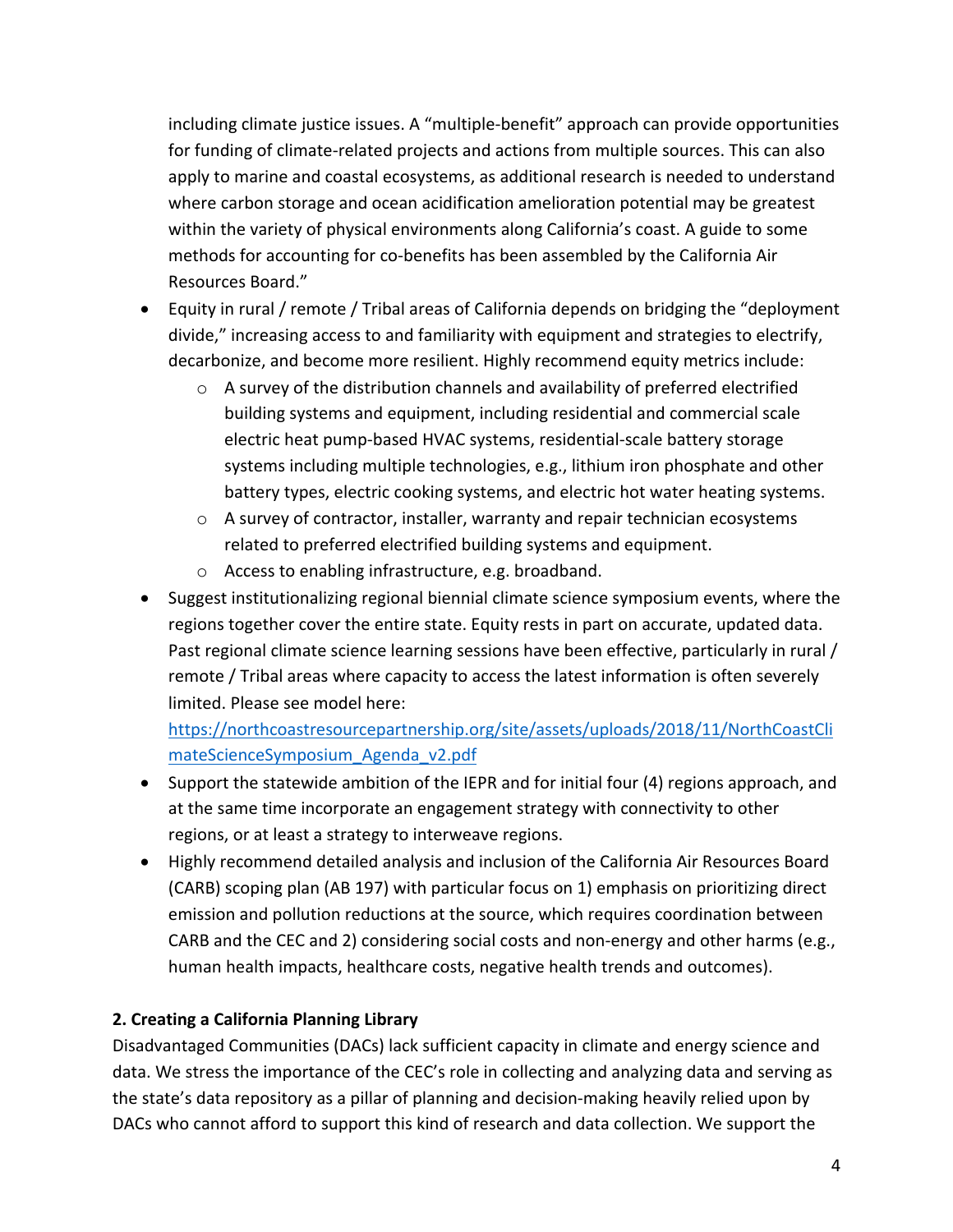activities of the CEC within the IEPR 2022 Update to consolidate, integrate, and enhance analytical products into a California Planning Library, and urge that these data and resources be shared in an easily searchable and accessible format, with periodic regional symposia (see below) to transfer knowledge on data and tools, enabling a broad range of stakeholders with varied backgrounds to access and download needed information.

- Highly recommend including GHG and carbon lifecycle analyses (CLA) decision-making data and tools, identifying CLA tools needed for regional project and investment design and decision-making.
- Support including the analytical products contemplated in the draft Scope:
	- o Energy demand forecasts and scenarios, including:
		- **Updated end-user electricity, gas, and transportation fuel demand** forecasts to 2035.
		- ! Energy demand scenarios to assess long-term (to 2050) decarbonization policy impacts on electricity and gas demand.
	- o Reliability assessments.
	- o Land-use screening assessments.
- Suggest the following additional analytical resources:
	- o For greater affordability, continuity of service, and more equitable direct accessibility to taxpayer-funded and government-collected solar and weather data, develop public products that provide data for distributed energy resource control systems for greater optimization and coordination with the distribution and transmission grids.
	- o Easy access to available capacity on the transmission and distribution grids for clean energy and storage projects, such as Pacific Gas and Electric's PV RAM and other tools. Please see: https://www.pge.com/en\_US/for-our-businesspartners/distribution-resource-planning/distribution-resource-planning-dataportal.page?ctx=large-business; crucially, planners need access that enables a 'first pass feasibility' estimation and which is not behind a cumbersome login portal.
	- o Add Gas and Affordability OIRs, OIIPs and other proceedings to the IEPR as links and references.
- Suggest deep coordination with climate analytical products, including but not limited to: https://cal-adapt.org/, https://climateassessment.ca.gov/, https://acp.copernicus.org/articles/18/4817/2018/

#### **3. Addressing Emerging Topics**

• *Role for hydrogen in California's clean energy future.*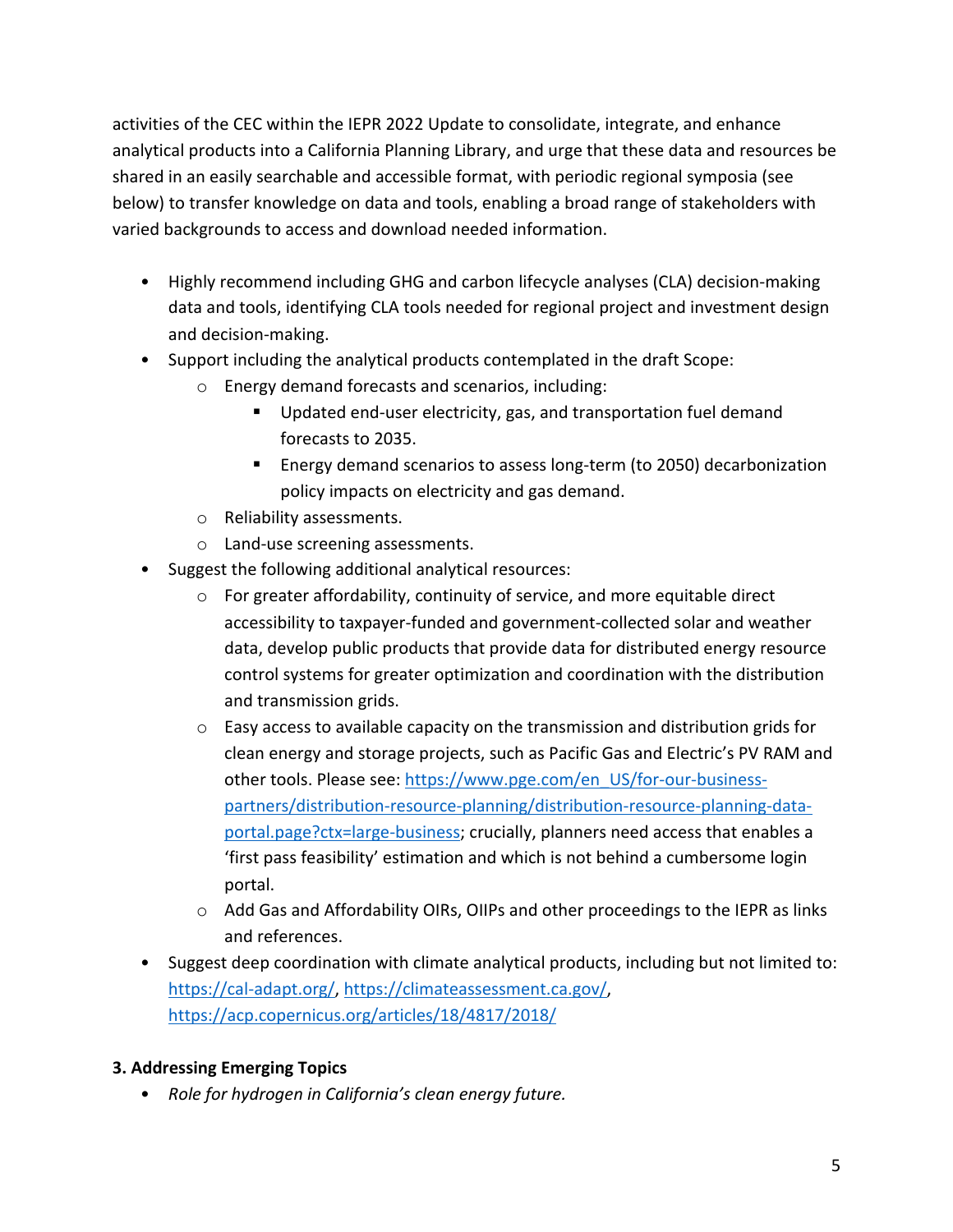While the DACAG agrees with the theoretical benefits of hydrogen as a potentially favorable climate resilient source of energy, we strongly recommend the following:

- $\circ$  Ensure full GHG lifecycle accounting is factored into hydrogen strategies, project by project and site by site. Hydrogen refined from fossil sources should not be invested in or allowed from a regulatory framework. Hydrogen production which has a high parasitic electrical load could negate its climate benefits, and if a project fails to be a neutral or net sequestering energy source it should not be invested in.
- o Assess the potential health-damaging air and water pollutant emissions associated with hydrogen production manufacturing and use, such as  $NO<sub>x</sub>$ emissions in the case of proposed hydrogen combustion.
- $\circ$  Consider additional factors such as safety of hydrogen storage and transport and lifecycle materials inputs and end-of-life considerations for hydrogen pathways, including but not limited to materials used in fuel cells.
- o Ensure the full marketability of hydrogen is considered prior to investment, i.e., end uses and costs. Despite almost two decades of development (e.g., the hydrogen highway), production and use of hydrogen has initially proven expensive compared to alternatives (e.g., batteries) in all but larger industrial and commercial settings (e.g., shipping, large trucking applications).
- *Evolving regional energy markets*
	- $\circ$  Offshore wind energy has the potential to shift  $\sim$ 25% of California's electrical generation, and be a catalyst for new energy resilience in communities along the coast that due to sea level rise are relocating or reorganizing their electric power plants and transmission and distribution infrastructure. This resource can also reduce reliance on the transmission lines associated with recent fires and Public Safety Power Shutoffs across California.
		- ! Highly recommend research and analysis to provide coastal communities with regional data to guide electrical power system transitions including moving electrical infrastructure out of sea level rise zones, and how distributed storage may be combined with additional regional generation via offshore wind and other clean resources.
	- o In rural / remote areas, there are often electric sub-station interconnection points (e.g., old mill sites, industrial sites) that are not in use or under-utilized but which could be repurposed for battery storage arrays with or without distributed clean generation. Distributed battery storage arrays in rural areas could serve as resource adequacy and/or basis for front-of-the-meter microgrids that energize at a feeder / substation level.